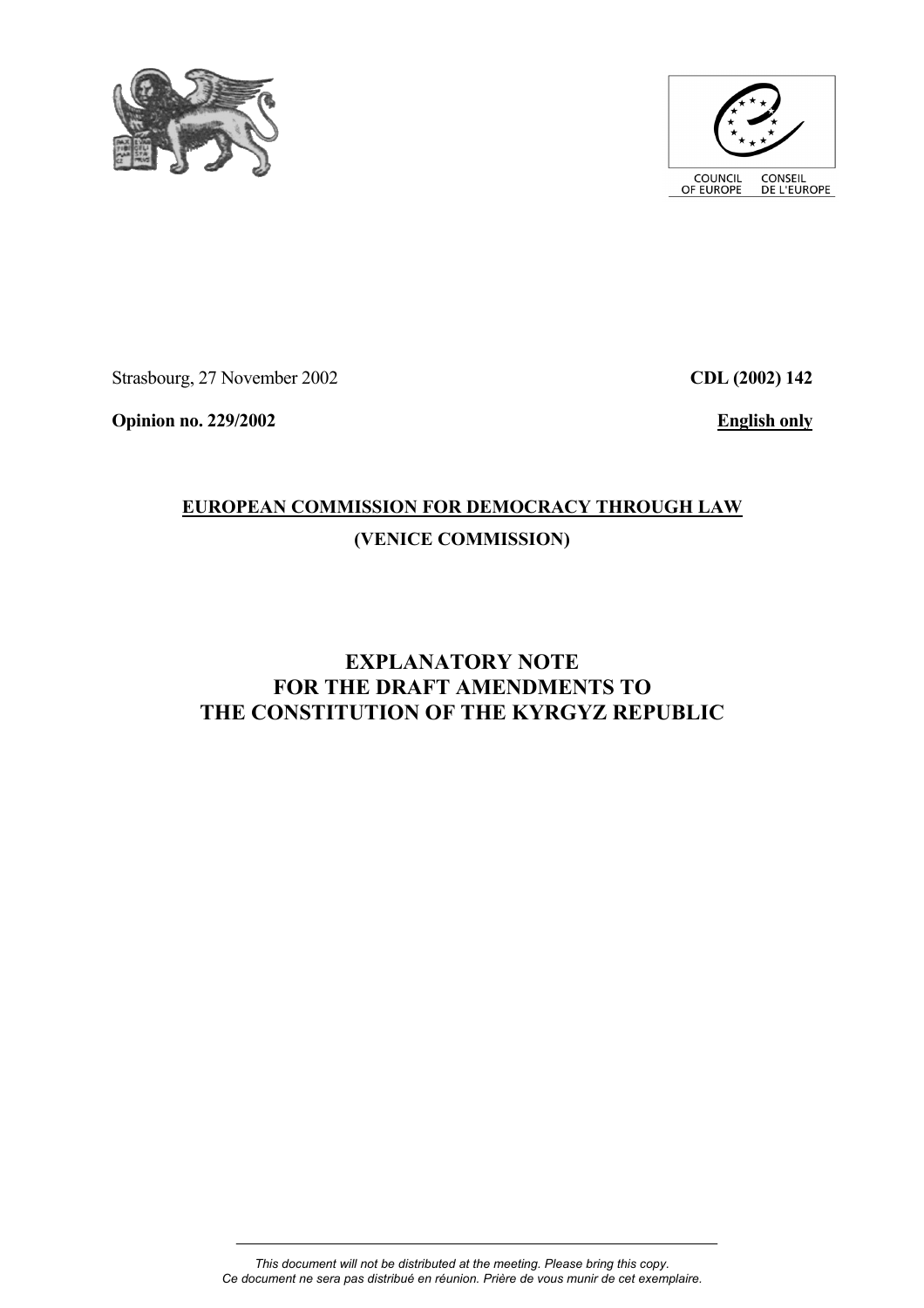### GROUNDS OF MAJOR PROVISIONS OF THE DRAFT LAW OF THE KYRGYZ REPUBLIC ON AMENDMENTS TO THE CONSTITUTION OF THE KYRGYZ REPUBLIC SUBMITTED TO THE NATIONWIDE DISCUSSION

This document is based on the Final Document of the Constitutional Assembly and on materials of the Constitutional Assembly; and it is structured by the following blocs of issues for consideration.

# **POWERS OF THE PRESIDENT OF THE KYRGYZ REPUBLIC**

Pursuant to the current wording of Article 46 of the Constitution, the President of the Kyrgyz Republic:

solely determines the structure of the Government; upon consultation with the Prime Minister, appoints members of the Government and heads of administrative agencies, relieves them of office; on his own initiative may dismiss Prime-Minister or the Government; appoints judges of local courts; appoints and recalls diplomatic representatives of the country in foreign countries and in international organizations; appoints the Chairman of the Central Election Commission on Elections and Referendums; appoints the Chairman of the Auditing Chamber; appoints, with such consent of local keneshes, heads of corresponding local state administrations, relieves them of office.

The proposed amendments stipulate that a certain portion of powers of the President of the Kyrgyz Republic will be under a joint jurisdiction of the President and the Zhogorku Kenesh. By the decision of the Constitutional Assembly members, those are the following issues:

- jointly deciding on the structure of the Government, i.e. determining how many ministries and state committees there should be, how they will be called, and what their terms of reference in the system of state governance will be;
- jointly forming membership of the Government, it means that any minister, chairman of a state committee, and vice prime minister will be appointed by the President of the Kyrgyz Republic only upon such consent of the Zhogorku Kenesh;
- jointly forming the whole judicial corps. Presently, only justices of higher courts (of the Constitutional, Supreme, and Higher Arbitration Courts) are elected by the Zhogorku Kenesh. It is now proposed that all other judges (of district, city, regional, military, and arbitrage) courts will be elected upon an approval of each nominee by the Zhogorku Kenesh;
- appointing heads of diplomatic missions will be made on consultation with the committee of the Zhogorku Kenesh that covers issues of international relations;
- appointing the Chairman of the Central Commission on Elections and Referendums and the Chairman of the Auditing Chamber will be made only upon such consent of the Zhogorku Kenesh.

2. There are proposed substantial changes in the procedure of appointing heads of local state administrations (akims of rayons and governors of oblasts). Under the draft law, the right to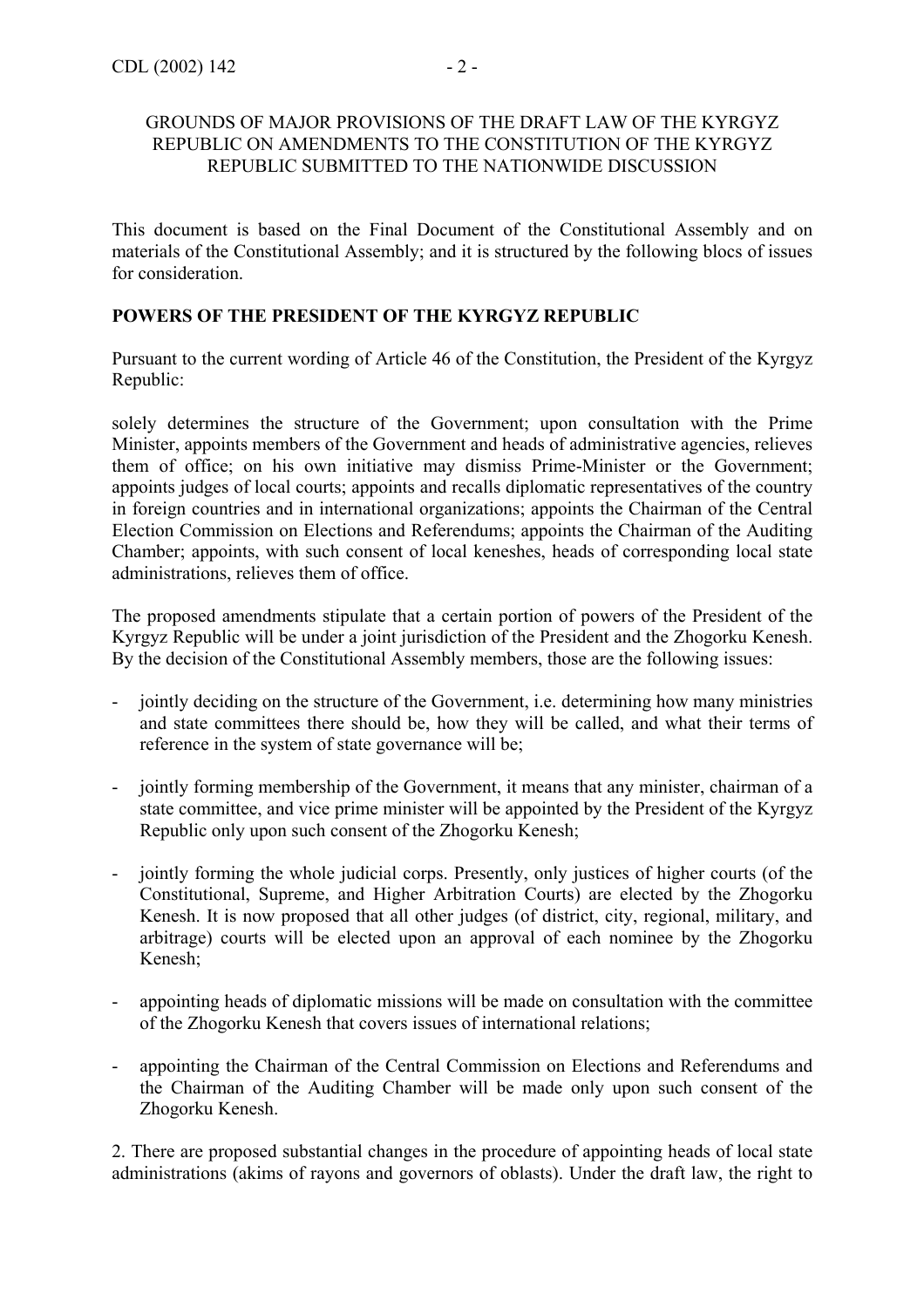select candidates for such positions is transferred to the Prime Minister who, with such consent of a corresponding local kenesh, will present candidates for akim and governor offices to the President for appointments.

3. In accordance with the Constitution, the President has the right to form and eliminate executive bodies outside of the Government. Under the proposed changes, this provision is concretized and it is stipulated that the President will have the right to form and eliminate the National Security Service. This will facilitate a better order in the work of the executive branch of power.

The transfer of some powers of the President to the Parliament or the Prime Minister is supposed to provide for a necessary balance of powers of the legislative and executive branches, to clarify and secure the required subordination in the process of deciding on personnel issues in bodies of the state power, and, finally, to provide for a coordinated functioning and interaction of all state bodies.

# **ZHOGORKU KENESH**

1. Under the existing Article 54 of the Constitution, the Zhogorku Kenesh consists of two chambers: the Legislative Assembly and the Assembly of People's Representatives. The proposed changes stipulate their merger into a unicameral Zhogorku Kenesh (Parliament) consisting of 90 deputies.

A majority of the Constitutional Assembly members consider such structure to be better expedient in the current situation and for the future of Kyrgyzstan. In connection with the change of the existing structure of the parliament and the establishment of a unicameral Parliament, powers currently vested, under Article 58 of the Constitution, in the Legislative Assembly and the Assembly of People's Representatives will be vested in the Zhogorku Kenesh.

2. The new wording of the Article stipulates the strengthening of powers of the Parliament by expanding some state functions that will be under the joint jurisdiction of the President and the Parliament (see the above Comments to Article 46).

- 3. Moreover, the Parliament will enjoy some additional functions:
- expressing no confidence to the Prosecutor-General which will result in his discharge;
- agreeing to appointments of chairmen, deputy chairmen, and judges of all district, city, regional, military, and arbitrage courts;
- agreeing to presidential appointments of chairmen of the Central Commission on Elections and Referendums and of the Auditing Chamber;
- appointing and dismissing the Commissioner for Human Rights (Ombudsman).

The unicameral structure of the Parliament and the new body of its powers are supposed to improve legislative activities, increase efficiency of the legislature, and facilitate the strengthening of interaction between the legislative branch with the executive and judicial branches.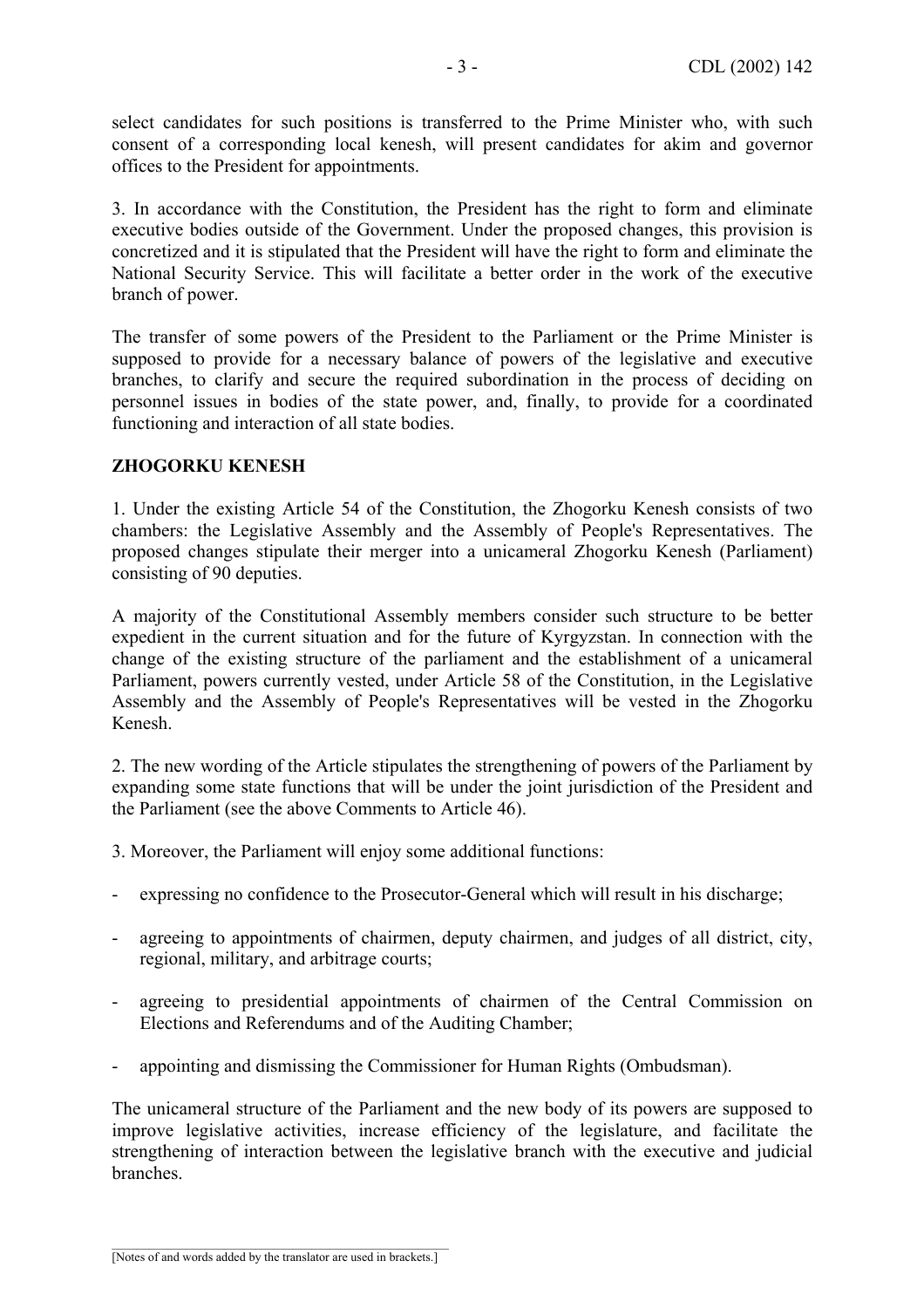# **EXECUTIVE BRANCH**

1. The Government should be accountable not only to the President, as it is currently the case, but also to the Zhogorku Kenesh. The responsibility of the Government, as a collegial body, should begin with the personal responsibility of each individual member of the Government. A nominee for the office of a minister should be ready not only to prove to the Parliament his professional abilities and spotless reputation, but also to meet other high requirements demanded from members of the Government.

Therefore, under the new wording of Article 72 of the Constitution, a minister's activities will be under supervision of both the President and the Parliament; the latter may issue a reprimand to a minister which may become a ground for his dismissal by the President's decision. If the Zhogorku Kenesh chooses to consider this issue once again and decides to express no confidence to the minister, the President will be bound to discharge the minister. Thus, there will increase responsibility of ministers before the Prime Minister as well.

2. The Prime Minister's role will substantially increase: under the proposed amendments, he will select candidates for minister offices, chairmen of state committees, heads of administrative agencies, of other central bodies of executive power, governors of oblasts, and akims of rayons. If unsatisfied with their work, the Prime Minister may recommend to the President to dismiss any of them.

All those provisions are supposed to improve discipline within the Government and to increase the responsibility of all members of the Government, and of governors and akims before the people in the person of the President and the Parliament.

Under the new wording of Article 78 of the Constitution, the Procuracy will be deprived of its current powers of criminal prosecution and sanctioning of arrest (the latter to be understood as an enforcement measure that may be applied to the accused in the course of the preliminary investigation of a criminal case). This enforcement measure will be applied only if so decided by court.

#### **COURTS AND JUSTICE**

1. The Constitutional Assembly members have discussed various possibilities of a merger of higher courts, i.e. the Constitutional, Supreme, and Higher Arbitration Courts. There have been expressed different arguments and reasons. The draft amendments submitted to the nationwide discussion envisage one variant of such merger, i.e. a merger of the Supreme Court and the Higher Arbitration Court only.

2. Whereas the trust in courts and fairness of court decisions and verdicts largely depend on whether representatives of the community participate in administering justice, the proposed constitutional provision of the right of citizens of the Kyrgyz Republic to participate in the administration of justice will facilitate democratization of judicial proceedings. Under the new wording of Article 79 of the Constitution, instances of and procedure for the participation of citizens in judicial proceedings will be determined by law.

3. Moreover, the constitutional basis of the judicial system should be arranged so that it could be perceptive of progressive changes. Thus, when both the judicial system itself and the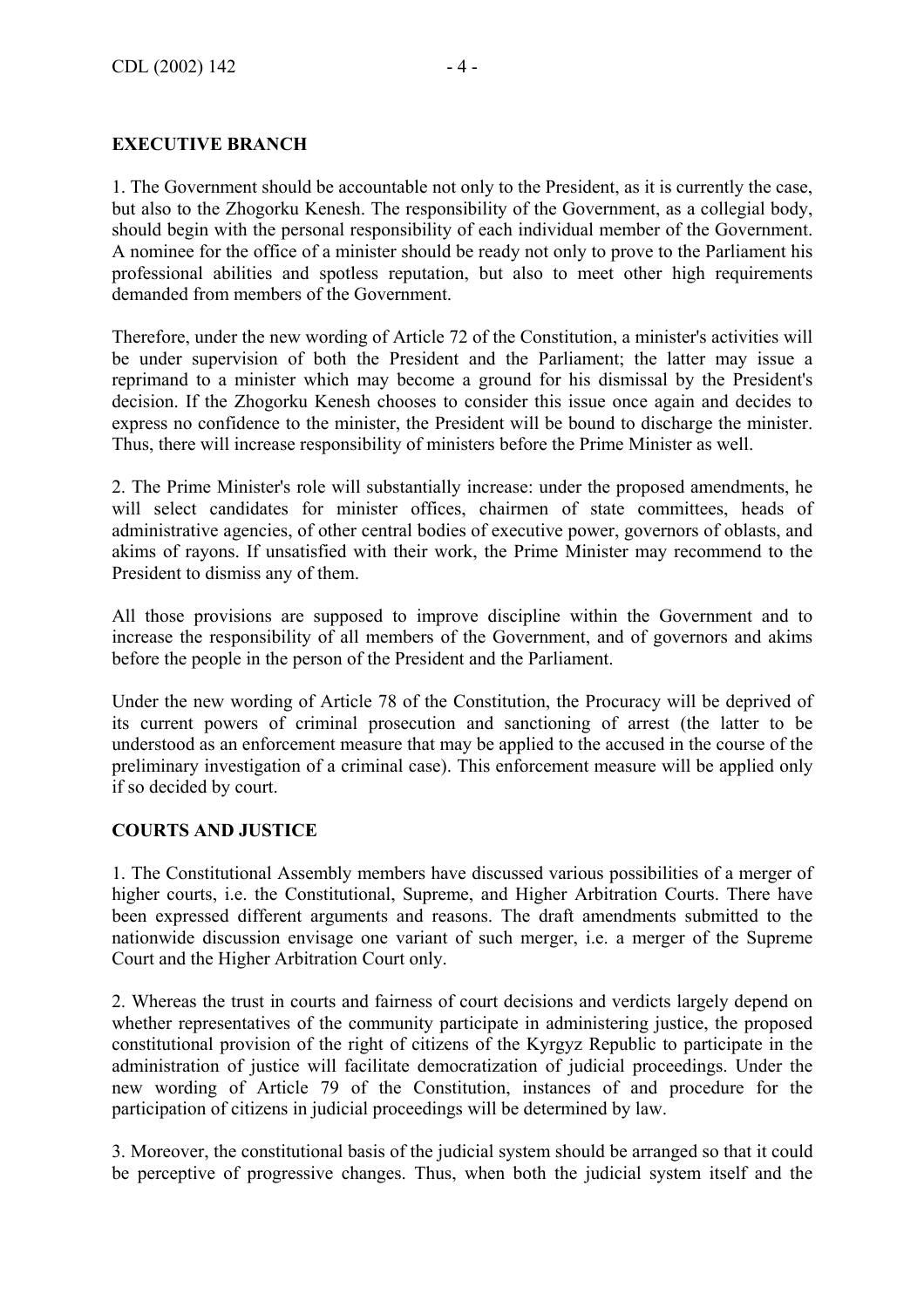society in whole are ready for the institute of magistrates (who will be elected by citizens or by local representative bodies of power), there should be secured a possibility for establishment of this institute in the future. Therefore, it is proposed to emphasize that the judicial system of the Kyrgyz Republic and status of judges are determined by the Constitution and constitutional laws.

4. The newly introduced principle of forming the whole judicial corps by the President jointly with the Parliament (both of them enjoying an exclusive right to act on behalf of the people) will not only improve the status of judges of local courts, but will also provide for a constitutionally-approved possibility of introducing a complex, but exacting selection of candidates for judicial positions. The selection process should become open and should involve participation of citizens and communities.

### **LOCAL SELF-GOVERNMENT**

Lately, the local self-government has developed rapidly and extensively in the country. Local keneshes and ayil okmotu have become stronger and indicate their growing ability and readiness to work not only on local affairs traditionally delegated to them, but also to perform state functions. The proposed amendments to Article 92 of the Constitution are supposed to strengthen the potential for a further development of the local self-government.

The draft law also incorporates some other recommendations of the Constitutional Assembly conditioned by the proposed changes in the distribution of powers of the President, Parliament, Prime Minister, in the structure of the Parliament, and in the judicial system, or aimed at the editing improvement of the text of the Constitution.

### **THE SECRETARIAT OF THE CONSTITUTIONAL ASSEMBLY ESTABLISHED BY THE DECREE OF THE PRESIDENT OF THE KYRGYZ REPUBLIC DATED 26 AUGUST 2002 INFORMS AS FOLLOWS:**

Starting from October 18 and until November 18, 2002, citizens and their groups, unions, non-governmental organizations, political parties, and state bodies may send (inform of) their suggestions, comments, recommendations, and opinions in respect of the Draft Law of the Kyrgyz Republic *On Amendments to the Constitution of the Kyrgyz Republic* submitted to the nationwide discussion by the Decree of the President of the Kyrgyz Republic dated 17 October 2002 No 278 *On the Nationwide Discussion of Amendments to the Constitution of the Kyrgyz Republic Worked out on the Basis of Suggestions and Recommendations of the Constitutional Assembly* to any of the following addressees:

Ministry of Justice of the Kyrgyz Republic

| address:      | 37 Orozbekova Str. Bishkek 720040              |
|---------------|------------------------------------------------|
| tel:          | $(0-312)$ 66 33 10                             |
| $\text{fax}:$ | $(0-312)$ 66 30 44                             |
| e-mail:       | $minjust@biskek.gov.kg; ainura@minjust.gov.kg$ |
| to:           | Chinara Askarbekovna Medetbekova               |
|               |                                                |

|          | Presidential Administration of the Kyrgyz Republic |
|----------|----------------------------------------------------|
| address: | the Government House, Bishkek 720003               |
| $tel.$ : | $(0-312)$ 22 23 55                                 |
| fax:     | $(0-312)$ 21 86 27                                 |